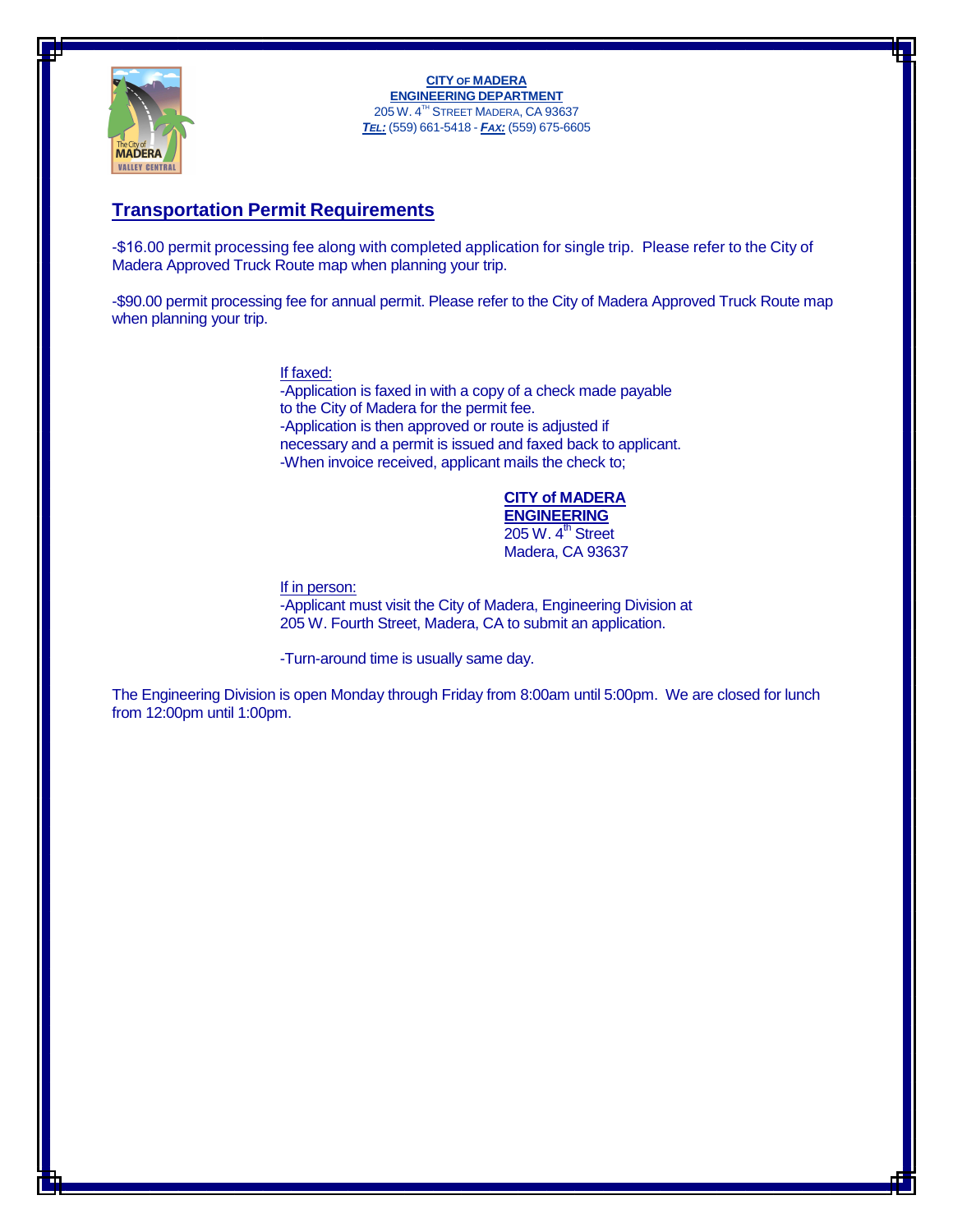|                                                                                                     | <b>APPLICATION FOR</b><br><b>TRANSPORTATION</b>                                                                      |                                                                             |                                        |                                           |                                                                    |                                      |                                |                      |  |   |
|-----------------------------------------------------------------------------------------------------|----------------------------------------------------------------------------------------------------------------------|-----------------------------------------------------------------------------|----------------------------------------|-------------------------------------------|--------------------------------------------------------------------|--------------------------------------|--------------------------------|----------------------|--|---|
|                                                                                                     | <b>PERMIT</b>                                                                                                        |                                                                             |                                        |                                           | PERMIT VALID:<br>FROM:                                             |                                      |                                | PERMIT NUMBER        |  |   |
| PLEASE COMPLETE AND RETURN THE APPLICATION BELOW TO.<br>CITY OF MADERA, ENGINEERING DIVISION        |                                                                                                                      | TO:<br><b>MOVEMENT</b><br><b>AUTHORIZED:</b>                                |                                        |                                           |                                                                    |                                      |                                |                      |  |   |
| 205 W. FOURTH STREET,<br>The City of<br>MADERA, CA 93637<br><b>MADERA</b><br>(559) 661-5418 - PHONE |                                                                                                                      |                                                                             |                                        |                                           |                                                                    | THIS PERMIT IS NOT VALID WITHOUT THE |                                |                      |  |   |
| (559) 675-6605 - FAX<br><b><i>UALLEY CENTRAL</i></b>                                                |                                                                                                                      |                                                                             |                                        |                                           | <b>FOLLOWING ACCOMPANIMENTS:</b>                                   |                                      |                                |                      |  |   |
| Acceptance of a completed application does not guarantee approval.<br><b>NAME</b>                   |                                                                                                                      |                                                                             |                                        |                                           | PERMIT VALID FOR<br>7 CONSECUTIVE DAYS                             |                                      |                                |                      |  |   |
| <b>ADDRESS</b>                                                                                      |                                                                                                                      |                                                                             |                                        |                                           | SEE 24/7 TRAVEL<br>CONDITIONS FOR AUTHORIZED<br>TIMES OF MOVEMENT. |                                      |                                |                      |  |   |
| <b>CITY/STATE/ZIP</b>                                                                               |                                                                                                                      |                                                                             |                                        |                                           |                                                                    |                                      |                                |                      |  |   |
| OFFICE PHONE NUMBER (Including Area Code)                                                           |                                                                                                                      |                                                                             |                                        |                                           | NO NIGHT TRAVEL<br><b>OFFICE FAX NUMBER (Including Area Code)</b>  |                                      |                                |                      |  |   |
|                                                                                                     |                                                                                                                      |                                                                             |                                        |                                           |                                                                    |                                      |                                |                      |  |   |
| DESCRIPTION OF THE LOAD OR EQUIPMENT AND MODEL NO.                                                  |                                                                                                                      |                                                                             |                                        | <b>HAUL</b><br><b>DRIVE</b><br><b>TOW</b> |                                                                    |                                      |                                |                      |  |   |
| <b>DIMENSIONS OF LOAD</b>                                                                           |                                                                                                                      |                                                                             |                                        |                                           |                                                                    |                                      |                                |                      |  |   |
| <b>DESCRIPTION OF HAULING EQUIPMENT:</b>                                                            |                                                                                                                      |                                                                             |                                        |                                           |                                                                    |                                      |                                |                      |  |   |
|                                                                                                     |                                                                                                                      |                                                                             |                                        |                                           |                                                                    |                                      |                                |                      |  |   |
| <b>VEHICLE</b><br>WIDTH:                                                                            | <b>SEMI-TRAILER</b><br>LENGTH:                                                                                       |                                                                             | <b>KINGPIN TO</b><br><b>LAST AXLE:</b> |                                           |                                                                    |                                      | <b>COMB VEHICLE</b><br>LENGTH: |                      |  |   |
| <b>AXLE NUMBER</b>                                                                                  | $\overline{2}$<br>$\mathbf{1}$                                                                                       | 3                                                                           | $\overline{4}$                         |                                           | 5                                                                  | 6                                    | $\overline{7}$                 | 8                    |  | 9 |
| <b>NUMBER OF TIRES</b><br><b>PER AXLE</b>                                                           |                                                                                                                      |                                                                             |                                        |                                           |                                                                    |                                      |                                |                      |  |   |
| <b>DISTANCE BETWEEN</b><br><b>AXLES</b>                                                             |                                                                                                                      |                                                                             |                                        |                                           |                                                                    |                                      |                                |                      |  |   |
| <b>WIDTH OF AXLES AT</b><br><b>TIRE SIDEWALL</b>                                                    |                                                                                                                      |                                                                             |                                        |                                           |                                                                    |                                      |                                |                      |  |   |
| <b>MAXIMUM ALLOWABLE</b><br><b>WEIGHT</b>                                                           |                                                                                                                      |                                                                             |                                        |                                           |                                                                    |                                      |                                |                      |  |   |
|                                                                                                     |                                                                                                                      | NOT TO EXCEED THE LOADED DIMENSIONS SHOWN BELOW OR AXLE WEIGHTS SHOWN ABOVE |                                        |                                           |                                                                    |                                      |                                |                      |  |   |
| LOADED HEIGHT:                                                                                      | LOADED WIDTH                                                                                                         | LOADED OVERALL LENGTH:                                                      |                                        |                                           |                                                                    | LOADED OVERHANG:                     |                                | <b>WEIGHT CLASS:</b> |  |   |
| ORIGIN:                                                                                             |                                                                                                                      |                                                                             |                                        | <b>DESTINATION:</b>                       |                                                                    |                                      |                                |                      |  |   |
|                                                                                                     | REQUESTED ROUTE: (INCLUDE ADDRESS OF ORIGIN AND DESTINATION)                                                         |                                                                             |                                        |                                           |                                                                    |                                      |                                |                      |  |   |
|                                                                                                     |                                                                                                                      |                                                                             |                                        |                                           |                                                                    |                                      |                                |                      |  |   |
|                                                                                                     |                                                                                                                      |                                                                             |                                        |                                           |                                                                    |                                      |                                |                      |  |   |
|                                                                                                     |                                                                                                                      |                                                                             |                                        |                                           |                                                                    |                                      |                                |                      |  |   |
|                                                                                                     |                                                                                                                      |                                                                             |                                        |                                           |                                                                    |                                      |                                |                      |  |   |
|                                                                                                     |                                                                                                                      |                                                                             |                                        |                                           |                                                                    |                                      |                                |                      |  |   |
|                                                                                                     |                                                                                                                      |                                                                             |                                        |                                           |                                                                    |                                      |                                |                      |  |   |
|                                                                                                     |                                                                                                                      |                                                                             |                                        |                                           |                                                                    |                                      |                                |                      |  |   |
|                                                                                                     |                                                                                                                      |                                                                             |                                        |                                           |                                                                    |                                      |                                |                      |  |   |
| PILOT CAR<br>│ YES                                                                                  | $\blacksquare$ NO                                                                                                    |                                                                             |                                        |                                           |                                                                    |                                      |                                |                      |  |   |
|                                                                                                     |                                                                                                                      |                                                                             |                                        |                                           |                                                                    |                                      |                                |                      |  |   |
| <b>AUTHORIZED CITY STAFF (PRINT)</b>                                                                |                                                                                                                      |                                                                             |                                        |                                           | AUTHORIZED CITY STAFF SIGNATURE                                    |                                      | DATE                           |                      |  |   |
| METHOD OF PAYMENT                                                                                   | FEE<br>\$                                                                                                            | NUMBER OF TRIPS                                                             |                                        | <b>CITY STAFF REMARKS</b>                 |                                                                    |                                      |                                |                      |  |   |
|                                                                                                     | IF PAYING WITH A CREDIT CARD, YOU MUST COME INTO OUR OFFICE BETWEEN THE HOURS OF 8AM AND 5PM, MONDAY THROUGH FRIDAY. |                                                                             |                                        |                                           |                                                                    |                                      |                                |                      |  |   |
| APPLICANT (IF DIFFERENT FROM ABOVE)                                                                 |                                                                                                                      |                                                                             |                                        |                                           |                                                                    | CONTACT PERSON (PLEASE PRINT)        |                                |                      |  |   |
|                                                                                                     |                                                                                                                      |                                                                             |                                        |                                           |                                                                    |                                      |                                |                      |  |   |

The City of Madera Truck Route system is designed primarily for the purpose of overweight loads, and does not necessarily accommodate wider, taller or longer loads. It is the responsibility<br>of the applicant/permittee to ve